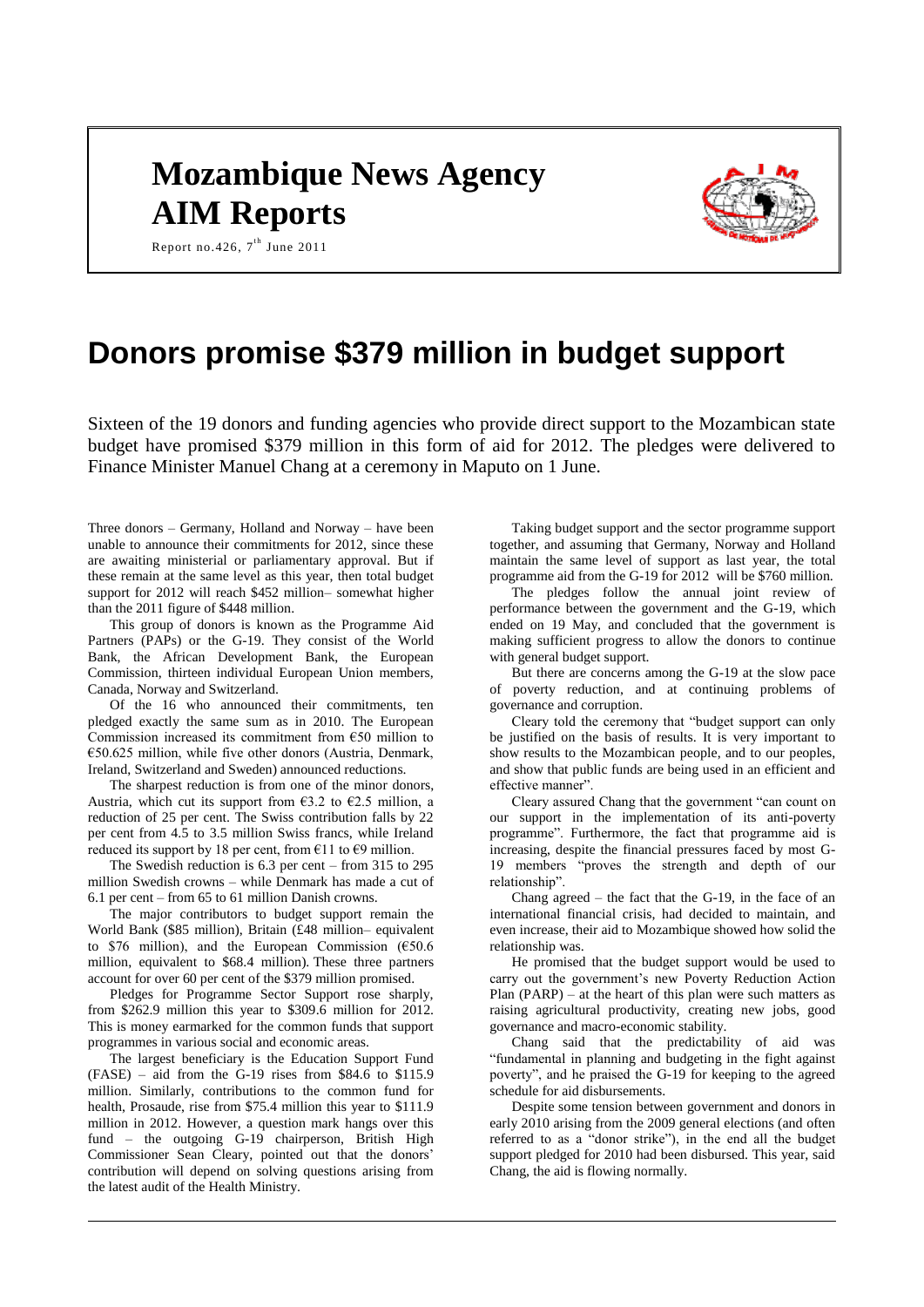# **Former minister jailed**

Mozambique's Supreme Court has sent former Minister of Transport and Communications, Antonio Munguambe, to jail for four years.

On 27 February 2010, Judge Dimas Marroa, of the Maputo City Court sentenced Munguambe to 20 years imprisonment for his part in massive corruption at the publicly owned airports company, ADM, involving the draining of around 91 million meticais (over \$3 million) from the company's coffers.

Munguambe and his fellow accused appealed against Marroa's ruling, and on 23 May the Supreme Court maintaining the verdicts, but reducing the sentences.

Unlike the other four accused, Munguambe, who was Transport Minister from February 2005 to March 2008, was not held in preventive detention, but was allowed to await the trial in freedom. On 23 May that freedom came to an end, when he was served with an arrest warrant at his Maputo home, and taken to Maputo Central prison.

The person who received the longest jail term was the former chairperson of the ADM board, Diodino Cambaza. The Supreme Court reduced his prison term from 22 to 12 years.

The former ADM financial director, Antenor Pereira, sentenced to 20 years by Marroa, will now serve only four years. Antonio Bulande, former head of Munguambe's office, had been sentenced to four years, but the Supreme Court cut this to a suspended sentence of two years.

Deolinda Matos, former chief executive of the Mozambique Services Company (SMS), the catering company 50 per cent owned by ADM, saw her sentence reduced from two years and 15 days to twenty one months.

The Supreme Court reduced the sentences because its interpretation of the relevant laws differs from that of Marroa.

The main law concerned dates from 1979, and covers theft and diversion of state funds and assets. But in 1979 there were no such things as public companies, and so one legalistic interpretation of the law is that it only covers the state itself and state companies.

Marroa rejected this, and pointed out that ADM manages assets that are part of the state's public domain, and that its chairperson is appointed by a government body to represent the interests of the state.

The much narrower interpretation of the Supreme Court is that, in order to commit the offence of the theft of state funds, the accused must be a state functionary. This creates a distinction between state and public companies which is most unlikely to have been in the minds of the legislators of 1979.

The Supreme Court took the position that a different law, dating from 1987, was applicable – and which involves much milder sentences.

#### **Five sentenced for theft of state funds**

The Nampula Provincial Court on 26 May sentenced five people to jail terms of between 3 and 16 years for the theft of 1.4 million meticais (about \$47,000) from state coffers.

The longest prison term, 16 years, was imposed on Zaituna Reendra an official of the Mozambique Tax Authority (AT) who works in the unit dealing with major taxpayers. Another tax official, Ana Marquesa, received six years.

Two workers at the country's largest commercial bank, Millennium-BIM (International Bank of Mozambique), Celso Junior and Dionisio Mugabe, were sentenced to 12 and 4 years. An accomplice, Domingos Popoleque, received a three year sentence.

Reading out her verdict and sentence, Judge Nateria Mendes said Reendra and Junior received the longest sentences because they behaved "in a premeditated and fraudulent way". The other three accused had cooperated with the court, and had shown repentance for their acts.

According to a the daily "Noticias", the director and deputy director of the Nampula Large Taxpayers Unit, Comanda Momade and Ismael Adamo, are now under investigation.

#### **Government wants to cut prison budget**

Justice Minister Benvinda Levi announced on 2 June that over the next four years the government wants to cut by 30 per cent the cost of the country's prisons. "To this end, a change in organizational culture is fundamental", she said, addressing the closing session of a meeting in Maputo of the Coordinating Council of the National Prisons Service (SNAPRI).

The minister called for good quality management of the prisons. Levi believed that this would contribute to considerable savings in the prisons. Currently, the prison service is the most expensive item in the Justice Ministry's budget, costing about \$6 million a year.

One measure that would make prisons more sustainable is for the inmates to grow their own food. Speaking to reporters at the end of the meeting, Levi said that each prison now has its own agricultural production plan, under the personal leadership of the prison director.

These plans are independent of each other, but the government intends to harmonise them nationally. This will involve collaboration with the Ministry of Agriculture in order to identify the most promising crops to be grown in each part of the country.

Levi also challenged prison officials to make the most of prison labour, by establishing partnerships with public and private bodies, in order to guarantee the use of the inmates in large scale agricultural and livestock production, but always bearing in mind that the main purpose is to rehabilitate prisoners so that, at the end of their sentences, they can rejoin society.

"We have the responsibility to transform the prison system into a factor of correction, by giving the opportunity to those sentenced for the crimes they have committed to turn themselves into individuals who respect the most elementary rules of social life", she said.

The most significant way of cutting prison costs would be to reduce the number of prisoners. Levi said she expects the draft bill on alternatives to prison to be submitted to the Council of Ministers (Cabinet) in July. It would then go before the country's parliament, the Assembly of the Republic, which could pass the bill at its next sitting, due to be held between October and December.

Once the bill has become law, courts will be able to sentence petty offenders to fines or to community service rather than prison terms. Those already serving short prison terms could see the rest of their sentences converted into community service.

Since half of all convicted prisoners are serving sentences of two years or less, this measure could have a dramatic effect in reducing overcrowding in the prisons.

*\_\_\_\_\_\_\_\_\_\_\_\_\_\_\_\_\_\_\_\_\_\_\_\_\_\_\_\_\_\_\_\_\_\_\_\_\_\_\_\_\_\_\_\_*

*This is a condensed version of the AIM daily news service – for details contact [aim@aim.org.mz](mailto:aim@aim.org.mz)*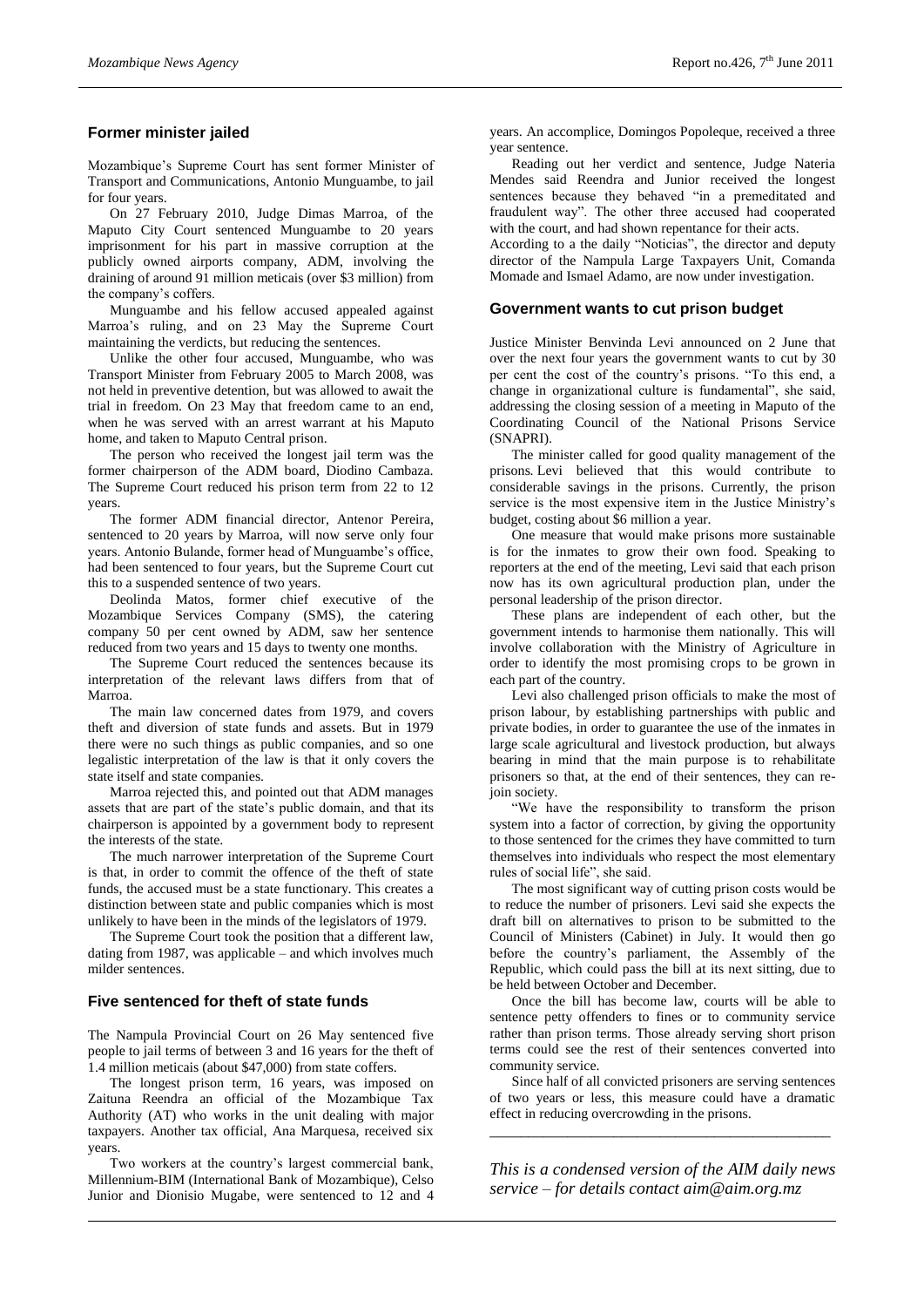# **Drinking water supply expanded in Matola**

Eight small scale water supply systems were officially inaugurated on 2 June in the southern city of Matola as part of a project undertaken by the government's Water Supply Investment and Assets Fund (FIPAG).

These systems, based on boreholes, reach people who are not covered by the main public water supply network in the outlying Matola neighbourhoods of Ndlavela, Khongolote, Sao Damaso, 1st May and Nkobe.

A further eight such systems have been built in the Maputo city neighbourhoods of Albazine, Zimpeto and Magoanine. Together the 16 systems will benefit about 100,000 people.

Work on the systems began in March 2010 and was concluded in December. The cost was 84.5 million meticais (about \$2.8 million). The money was spent on opening the boreholes, installing the 16 systems and hiring operators to manage them.

This initiative is an integral part of the project to rehabilitate and expand the water supply system in Maputo, Matola and the adjoining district of Boane, budgeted at  $\epsilon$ 95 million (about \$138 million). This project is co-financed by the European Investment Bank, the European Union, and the governments of France, Holland and Mozambique itself.

The eight small systems installed in Matola have a total production capacity of 224 cubic metres a day, and a reserve of 680 cubic metres. There is a primary network of 25 kilometres of piping, and it is expected that the systems will supply 50,000 people.

Speaking at the inauguration ceremony, the Mayor of Matola, Arao Nhancale, said that he hoped that when the major expansion project is complete, two thirds of Matola will be covered by the public network run by the company Aguas de Mocambique (in which FIPAG is the major shareholder) and the other third by the small systems.

The Chairperson of the FIPAG Board of Directors, Nelson Beete, told reporters that the expansion of the Maputo, Matola and Boane system is nearing completion.

The work includes expanding the water treatment station on the Umbeluzi River so that it can produce an extra 96,000 cubic metres of water a day, building a 19 kilometre long new water main from Umbeluzi to Matola and improving the existing mains, building new distribution centres in Tsalala, Boane, Katembe, Belo Horizonte and Matola Rio, and installing 600 kilometres of new pipes for the network.

Beete said the conclusion of this project will help Mozambique comply with the target set in the Millennium Development Goals to reduce by half, between 1990 and 2015, the number of people without permanent access to clean drinking water and decent sanitation. In Mozambique's case, the target is that 70 per cent of the urban population should have access to clean drinking water by 2015.

#### **Most children have no pre-school education**

Poor school performance in Mozambique may be due in large measure to the fact that most Mozambican children have had no access to pre-school education.

According to statistics quoted on 30 May by Education Minister Zeferino Martins, only four per cent of children aged five and under have had access to crèches or other forms of pre-school education.

"We all know how important it is for children to go through pre-school education before they enter primary school", said Martins, "since it is in the pre-school institutions that children acquire the assumptions necessary for learning".

He was speaking to a delegation including a group of 40 children from Maputo crèches, who visited him as part of the celebrations of International Children's Day, 1 June.

Martins stressed that the children who visited him were from a fortunate minority, since the great majority of their peers are quite unable to attend pre-school education.

Pre-school education does not yet form part of the National Education System. Crèches, mostly privately owned, exist in the cities – but the cost of sending a child there puts them out of reach of most parents. In rural areas crèches barely exist.

It was in pre-school education, Martins said, that children had their first contact with reading and writing, which would stand them in good stead when they entered primary school.

The Ministry of Education is now studying the possibility of re-introducing standardized pre-primary education into the National Education System.

#### **Movement of coal along Sena line postponed**

Transport Minister Paulo Zucula has warned that the export of coal from Moatize, in Tete province, will be postponed once again due to faults along the Sena railway line, linking Moatize to the port of Beira.

It was hoped that the Sena line would be in fit condition to carry coal by July. But Zucula, cited in the daily newspaper "O Pais" on 31 May, said that the line would only be ready in September.

Zucula blamed the Indian consortium, Rites and Ircon (Ricon) for this situation. Management of the Beira rail system, consisting of the Sena line and the Machipanda line, from Beira to Zimbabwe, was awarded, by international tender, to Ricon in 2004.

Ricon holds 51 per cent of the shares in the Beira Railroad Company (CCFB), while the other 49 per cent are held by the Mozambican state through CFM.

But CCFB/Ricon has repeatedly failed to meet deadlines to complete the reconstruction of the Sena line. In 2008 Ricon had promised to deliver the rebuilt Sena line by September 2009.

This deadline was not met, and subsequent promises by Ricon proved equally hollow. When the line was still not ready by December 2010, the government set in motion the procedures to cancel the Ricon contract.

Ricon then promised to finish all major work on the line by 31 January. But when CFM Chairperson Rosario Mualeia, personally inspected the line in early February, he reported that "not a single kilometre is in good condition".

The government terminated the contract with Ricon, and Zucula said, without providing any details, that the government is seeking other partners to finish the reconstruction of the Sena line.

The first company to start extracting large quantities of coal from a Moatize open-cast mine, Vale of Brazil, had hoped to start exporting the coal in July.

A second open-cast mine, run by the Australian company Riversdale, will soon be operational.

Both Vale and Riversdale are looking at alternative means of moving the coal. For even when fully operational, the Sena line will not be able to move the huge amounts of coal expected to be flowing out of Moatize in a few years.

Vale plans a new railway linking Moatize to the northern port of Nacala. Such Riversdale has proposed taking the coal to the Indian Ocean on barges down the Zambezi River.